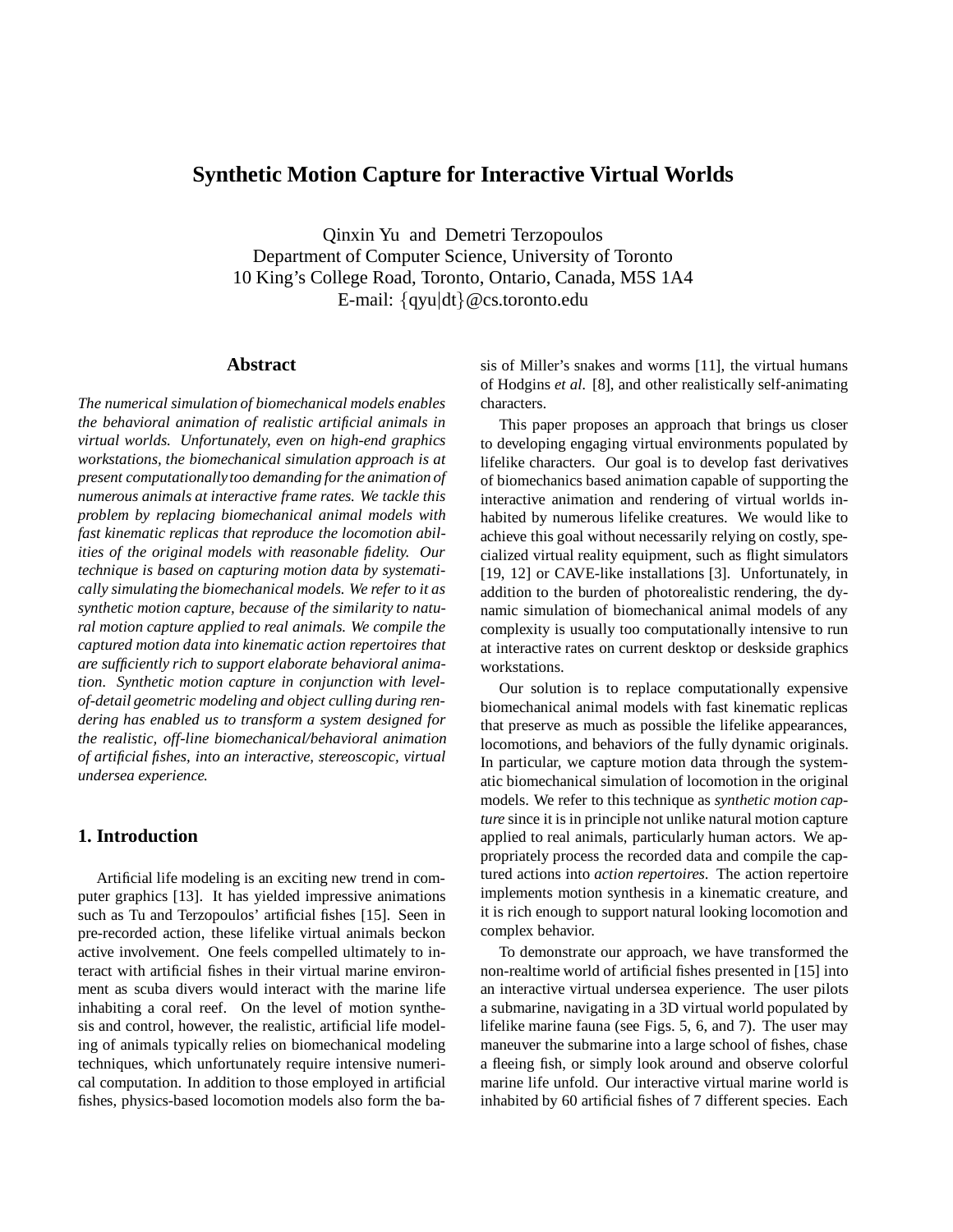fish is an autonomous behavioral agent that interacts with other fishes. Our virtual marine world runs at interactive rates on a deskside graphics workstation and also in a largescale "Reality Theater".

Section 2 reviews related work. Section 3 explains how we apply synthetic motion capture to artificial fishes. Tu's biomechanical fish models provide motion data for the action repertoires of our kinematic fishes. Section 4 presents techniques for processing the motion data to produce a functional motor control system. Section 5 discusses how we have adjusted Tu's artificial fish behavioral model to deal with the new, fully kinematic motor system. Section 6 reports on how we accelerate rendering by culling objects relative to the view frustum and geometrically modeling visible objects with a suitable level of detail based on their distance from the viewpoint. Section 7 discusses the performance that our approach achieves, and Section 8 presents conclusions.

# **2. Related work**

Researchers and VR system developers have employed various techniques to increase the complexity of models in virtual environments while maintaining realism and fast frame rates.

Carlson and Hodgins [2] used simulation levels of detail (LOD) for the real-time animation of single-legged hoppers, switching between a full dynamic model of a hopper, a less expensive hybrid dynamic/kinematic model, and a simple point-mass model. We too exploit multiple levels of detail in animation, but the intrinsically higher biomechanical complexity of artificial fishes makes it infeasible to maintain an acceptable frame rate using any reasonable dynamic model. Instead, we propose synthetic motion capture as a means of achieving interactive frame rates without excessively compromising the quality of the animation.

Granieri et al. [5] used an off-line process to record posture graphs for a human model. The recorded posture graphs were played back to animate human figures in a distributed simulation. They also used motion levels of detail, but concentrated more on procedurally generated motion. Van de Panne [16] used footprints as a basis for generating locomotion for bipedal figures at interactive rates.

In creating action repertoires for virtual creatures, we were motivated by motion capture techniques [1, 6, 10]. Wiley and Hahn [17] applied an interpolationsynthesis process to motion captured data to generate new motions for articulated figures. Lamouret and van de Panne [9] discussed various problems associated with the use of motion databases to create novel animations. They implemented a prototype system for a planar three-link articulated hopping figure. We have addressed some of the problems outlined in their paper and have successfully built a much more elaborate



**Figure 1. The artificial fish biomechanical model (reproduced from [14]).**

system.

### **3. Compiling action repertoires**

In this section, we explain the application of synthetic motion capture to artificial fishes. The artificial fish model is described in [15]. Additional details are available in [14].

The original biomechanical fish model is a dynamic mass-spring-damper system consisting of 23 nodal point masses as illustrated in Fig. 1. Under the action of the 12 contractile muscle springs, at each time frame  $t$  the numerical simulator performs an implicit time integration of the system of 69 coupled, second-order ordinary differential equations of motion that govern the biomechanical model. This involves first computing the external hydrodynamic forces at time t, then solving a sparse  $69 \times 69$  system of linear algebraic equations for the 23 nodal velocities at  $t + \Delta t$ , and finally integrating explicitly in time to obtain the 23 nodal positions  $n_i$ , for  $i = 0, \ldots, 22$ , at the next time frame  $t + \Delta t$ .

#### **3.1. Motion data capture and processing**

To eliminate this computationally intensive numerical simulation, we capture and compile into action repertoires the nodal positions computed over sequences of time frames.

The numerical simulator computes nodal positions  $n_i$ with respect to a fixed world coordinate system. To compile an action repertoire and facilitate multiple level-of-detail modeling, we express these nodal positions with respect to a body-centered coordinate system <sup>B</sup>, illustrated in Fig. 2, that translates and rotates in accordance with the dynamic fish model. At each time frame, we record the incremental translation (i.e., the change in position) and rotation (i.e.,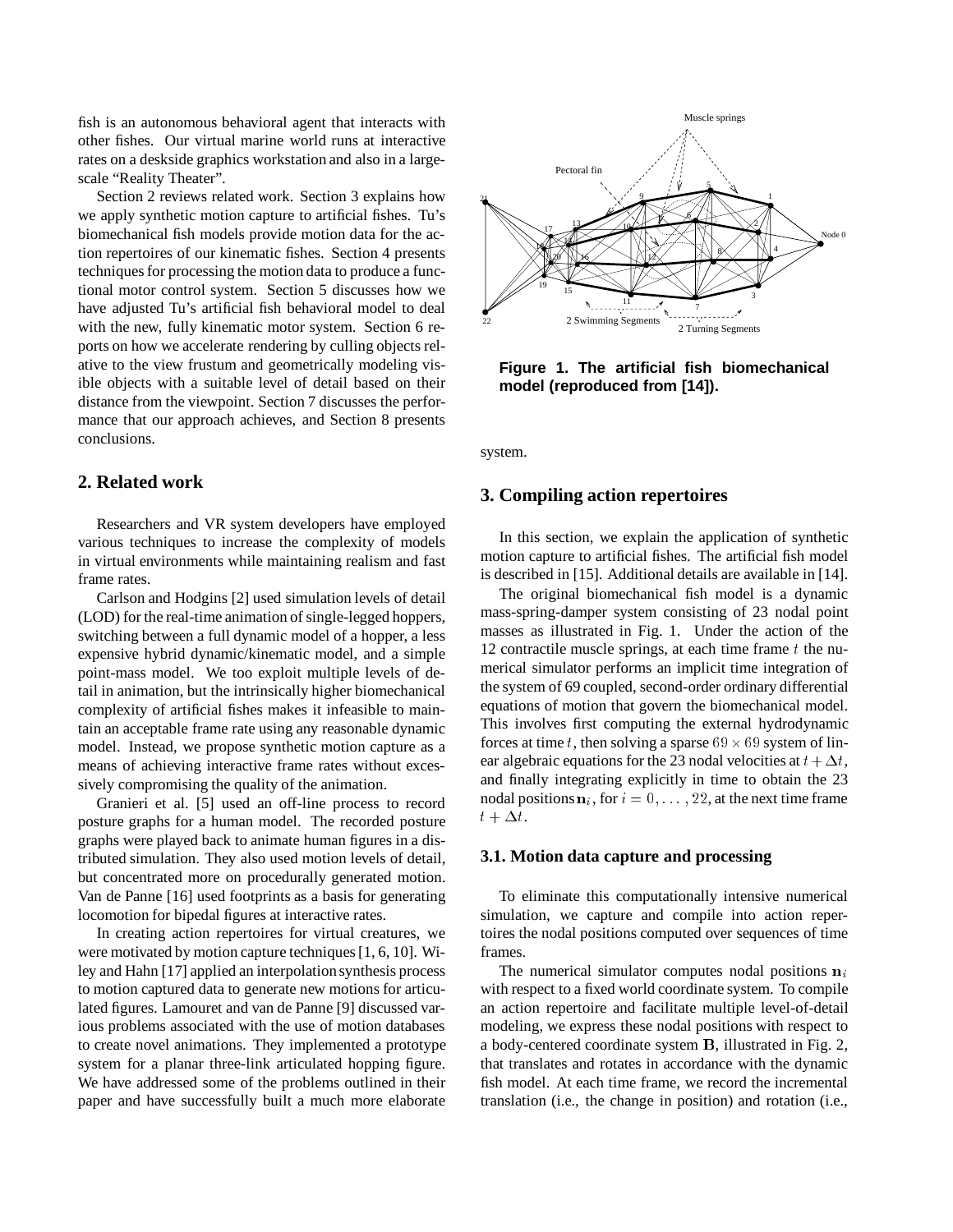

**Figure 2. The body coordinate system of a fish.**

the change in orientation) of <sup>B</sup>, as well as the "body deformation", or the nodal positions with respect to this body coordinate system.

Referring to Fig. 2, the origin  $o = [o_1 \ o_1 \ o_3]^T$  (center point of the fish) and the three unit vectors that define the body coordinate system <sup>B</sup> are computed as follows:

$$
\mathbf{o} = \frac{1}{2}(\mathbf{n}_5 + \mathbf{n}_7) \tag{1}
$$

$$
\mathbf{x} = \frac{\mathbf{n}_0 - \mathbf{o}}{\|\mathbf{n}_0 - \mathbf{o}\|} \tag{2}
$$

$$
\mathbf{y} = \mathbf{x} \times \frac{\mathbf{n}_5 - \mathbf{n}_6}{\|\mathbf{n}_5 - \mathbf{n}_6\|} \tag{3}
$$

$$
\mathbf{z} = \mathbf{x} \times \mathbf{y}.
$$
 (4)

The  $\mathbf{x} = [x_1 \ x_2 \ x_3]^T$  axis points to the anterior of the fish, the  $y = [y_1 \ y_2 \ y_3]^T$  axis points in the dorsal direction, and the axis  $z = [z_1 \ z_2 \ z_3]^T$  points in the right lateral direction. This body coordinate system can be represented by the homogeneous matrix

 $2.22$  and  $2.22$  and  $2.22$  and  $2.22$  and  $2.22$  and  $2.22$  and  $2.22$  and  $2.22$  and  $2.22$  and  $2.22$  and  $2.22$  and  $2.22$  and  $2.22$  and  $2.22$  and  $2.22$  and  $2.22$  and  $2.22$  and  $2.22$  and  $2.22$  and  $2.22$  and

$$
\mathbf{B} = \begin{bmatrix} x_1 & y_1 & z_1 & o_1 \\ x_2 & y_2 & z_2 & o_2 \\ x_3 & y_3 & z_3 & o_3 \\ 0 & 0 & 0 & 1 \end{bmatrix}, \tag{5}
$$

<sup>3</sup>

within which the upper-left  $3 \times 3$  submatrix  $\mathbf{R} =$  $\begin{bmatrix} x & y & z \end{bmatrix}$  indicates the rotation required to transform a point in the body coordinate system to a point in world coordinate system.

At each time frame  $t$ , we record the change in orientation and position. The orientation change is recorded in the form of a  $3 \times 3$  rotation matrix  $\mathbf{M}^t$  that transforms  $\mathbf{R}^t$  into  $\mathbf{R}^{t+\Delta t}$ :

$$
\mathbf{M}^t = \mathbf{R}^{t + \Delta t} (\mathbf{R}^t)^{-1},\tag{6}
$$

where  $(\mathbf{R}^t)^{-1} = (\mathbf{R}^t)^T$ , since it is an orthonormal matrix. This rotation matrix  $M<sup>t</sup>$  captures the three orientation degrees of freedom. The change of position is recorded as the translation of the center point with respect to the orientation of the body coordinate system:

$$
\mathbf{t}^t = (\mathbf{R}^t)^{-1} (\mathbf{o}^{t + \Delta t} - \mathbf{o}^t). \tag{7}
$$

Let  $d_0, d_1, \ldots, d_{22}$  denote the deformation data, where  $d_i$  is a vector indicating the position for the *i*th node in the fish model. The deformation data are recorded with respect to the body coordinate system as follows:

$$
\mathbf{d}_i^t = (\mathbf{R}^{t+\Delta t})^{-1} (\mathbf{n}_i^{t+\Delta t} - \mathbf{o}^{t+\Delta t}), \quad i = 0, 1, \dots, 22.
$$
\n(8)

Figures 3 and 4 show examples of recorded locomotion segments, a forward swim segment and a right turn segment, respectively. For each frame, the trajectory of the local  $x$  and  $z$  axis shows (in top view) the evolving sequence of position and orientation changes up to the current frame, while the fish body shows the deformation relative to the body coordinate system in the current frame.

The artificial fish geometric display model uses NURBS surfaces. To display the original artificial fish, the NURBS control points are computed relatively inexpensively from the nodal positions of the biomechanical model. We have the option of explicitly storing control points as part of the synthetic motion capture process. Since there are many more control points (426) than there are nodes (23), there is a tradeoff between the memory required to store control points explicitly versus the time required to compute them on the fly from the nodal points. As the storage requirements grow, memory paging is exacerbated, tending to slow down the animation. Thus, the recording of control points for a particular species of fish can be justified only when its population in the animation is substantial. In our marine world, only the schooling fish, whose population totals 51, satisfies this condition. We record the control points <sup>S</sup> in body system coordinates for the schooling fish as

$$
\mathbf{s}_{i}^{t} = (\mathbf{R}^{t+\Delta t})^{-1} (\mathbf{c}_{i}^{t+\Delta t} - \mathbf{o}^{t+\Delta t}), \quad i = 0, 1, ..., 425,
$$
\n(9)

where the  $c_i$  denote the control point positions in global world coordinates.

### **3.2. Pattern abstraction**

The dynamic simulation of the physics-based artificial fishes uses 9 motor controllers to generate coordinated muscle actions [15, 14]. The 9 basic swimming patterns forward swimming, left turning, right turning, gliding, ascending, descending, balancing, braking, and retreating can be combined to synthesize continuous locomotion. To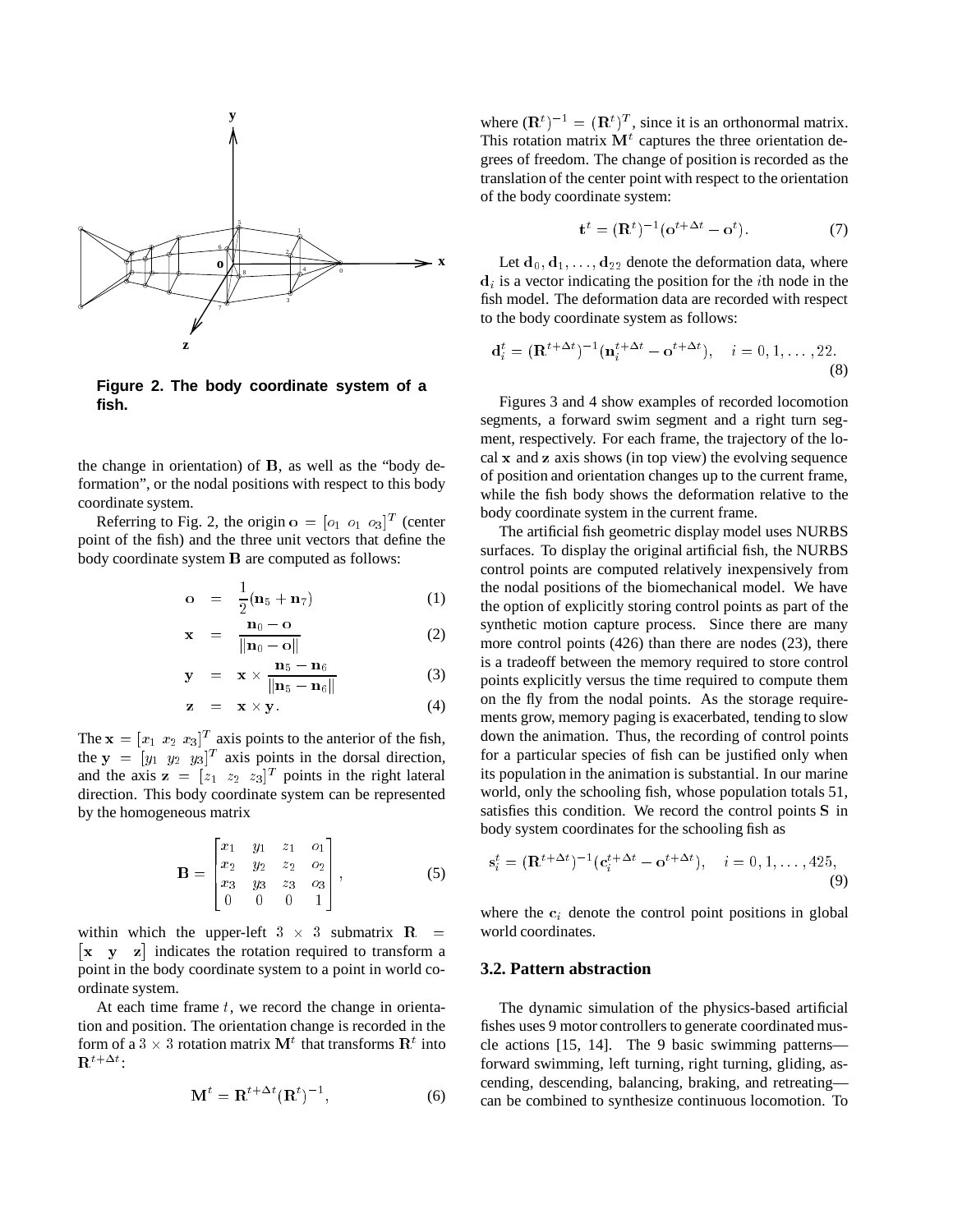

**Figure 3. A forward swim action segment. In each frame, the trajectory of the x-axis (darker arrow) and z-axis (lighter arrow) of the body-centered coordinate system shows the sequence of position and orientation changes. The fish body shows the body deformation.**



**Figure 4. A right turn action segment. Refer to the caption of Fig. 3.**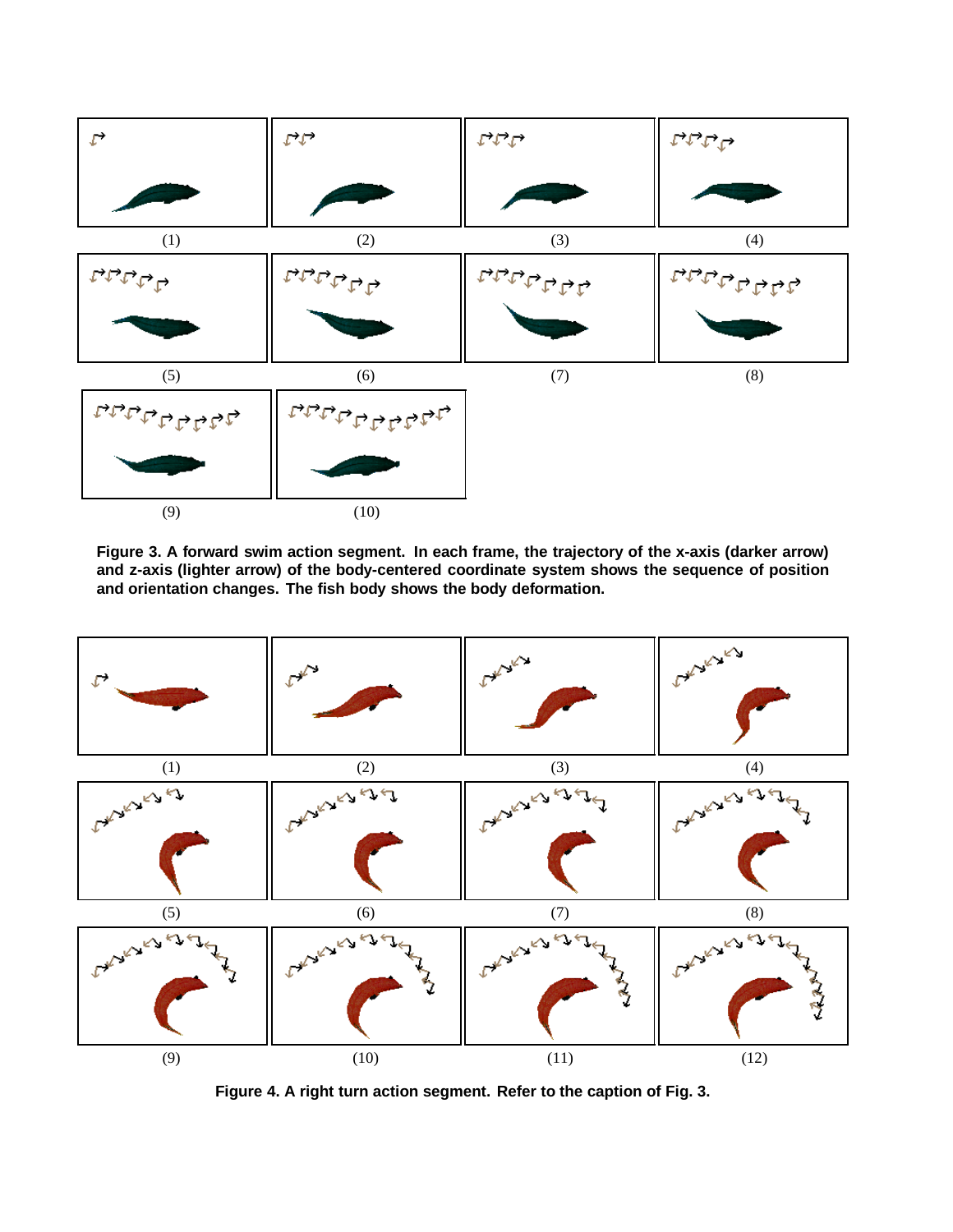reduce the size of the action repertoire, the following considerations lead us to abstract from these a smaller set of fundamental motion types.

Gliding serves as a transition action between forward swimming and turning. For example, it is used to switch smoothly from swimming forward to turning left, or from turning left to turning right, etc. Significant storage space is required for this action to be stored in the repertoire, since it assumes different forms in different transitions. Fortunately, motion warping [18] serves as a good replacement for gliding, and it requires almost no storage. Ascending and descending can be easily represented by a forward swim heading upwards and downwards respectively. The balancing action helps a fish to maintain its balance, so it does not go belly-up, and it must be done with care when we generate animations. Section 4.2 will describe gliding and balancing in more detail. Braking slows the forward velocity and it can be approximated by a forward swim with a negative acceleration. Similarly, retreating can be accomplished by a forward swim with a negative velocity. The pectoral fin movements that play a vital role in animating a life-like swimming fish continue to be computed using a kinematic model as in the original system.

Hence, the action repertoires consist of three fundamental motion types—forward swimming, left turning, and right turning. Furthermore, fishes from different species exhibit different muscle actions for any given swim pattern because of differences in body shapes and mass distributions. As a result, we must compile a different action repertoire for each species. Fish in the same species may vary in size, but they display similar muscle actions for the same swim pattern. In this case, we scale the stored data to accommodate the variability in size. Consequently, the action repertoires contain data for three swim patterns for each species.

#### **3.3. Action segments**

Our goal is to select the minimal set of action segments that can best represent each swim pattern. Since extended swimming motion is cyclic in nature, we record one cycle for each selected segment. For a forward swim, the locomotion speed is approximately proportional to the contraction amplitudes and frequencies of the muscles, and a fish can swim no faster than a certain top speed. Hence, we select three segments with three speeds—slow, medium and fast—which serve adequately to approximate the full range of possible speeds. Fig. 3 shows a sample forward swim segment.

The turn angle of a fish is also proportional to the contraction amplitudes and frequencies of the muscles. We categorize turns into sharp and gradual turns. Hence, a single segment of each category is recorded for each species. Figure 4 shows a sample right turn segment.

#### **4. The motor system**

Each fish navigates around the virtual world autonomously and its motor system is responsible for locomotion. In this section, we describe how we use the action repertoire to synthesize fast, kinematic locomotion.

#### **4.1. Action reconstruction**

When we generate a new animation, the recorded data must be adapted to the current position and orientation of a fish. At any time step, we need to determine the nodal positions based on the data stored in the repertoire. First, we apply the orientation and position changes to establish where the fish should be by updating the body coordinate system as follows:

$$
\mathbf{R}^t = \mathbf{M}^{t - \Delta t} \mathbf{R}^{t - \Delta t},\tag{10}
$$

and

$$
\mathbf{o}^t = \mathbf{o}^{t-\Delta t} + \mathbf{R}^{t-\Delta t} \mathbf{t}^{t-\Delta t}.
$$
 (11)

The nodal positions can then be computed according to the deformation data:

$$
\mathbf{n}_i^t = \mathbf{o}^t + \mathbf{R}^t (\alpha \mathbf{d}_i^{t-\Delta t}), \quad i = 0, 1, \dots, 22, \tag{12}
$$

where  $\alpha$  is a scaling factor for applying the motion data to fish of the same species, but of varying sizes, and it is computed as the ratio of the size of the animated fish to the size of the recorded fish. For the schooling fish, the control points can be restored similarly as:

$$
\mathbf{c}_i^t = \mathbf{o}^t + \mathbf{R}^t (\alpha \mathbf{s}_i^{t-\Delta t}), \quad i = 0, 1, \dots, 425. \tag{13}
$$

### **4.2. Gliding and balancing**

We replace the gliding action with motion warping [18] where the nodal points serve as correspondence points. It turns out that a linear interpolation is sufficient to provide a smooth transition between swimming patterns. Since the fish's tail usually undergoes the largest deformation, the distance that node 22 (refer to Fig. 1) travels between the last frame of a data segment to the first frame of the subsequent segment is used to determine how many linearly interpolated intermediate frames are necessary to produce a seamless transition, by setting a maximum distance that a correspondence point can move in a simulation time step.

The continuous application of rotation to the body coordinate system employed by motion synthesis may introduce artifacts that occasionally cause the fish to swim on its side. A compensatory rolling motion is needed to maintain the fish's balance. We determine the necessary roll angle, defined as the angle of rotation about the fish's body-centered x-axis such that the projection of the y-axis in the vertically up direction is maximal, and slowly roll the fish to an upright posture.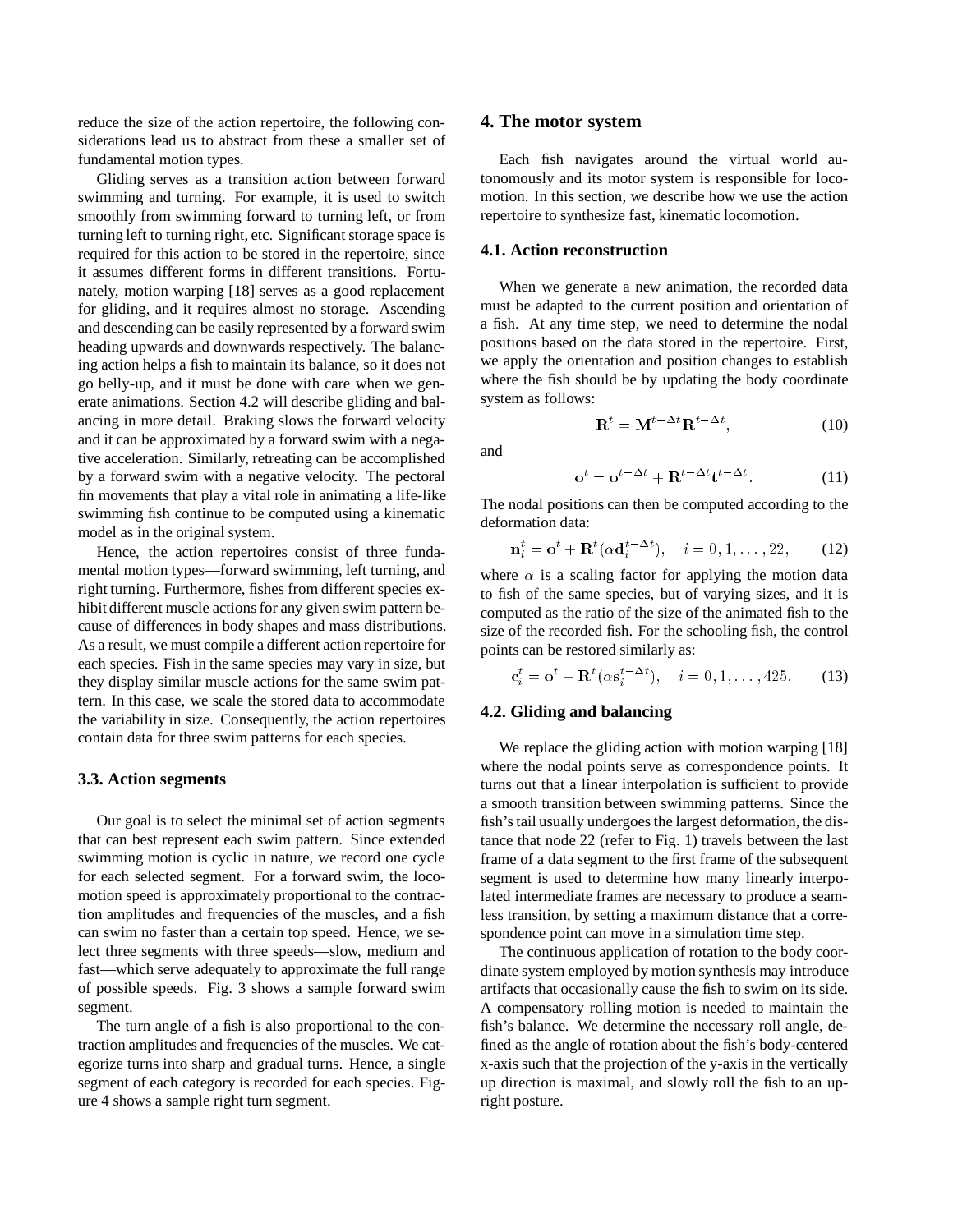#### **4.3. Level-of-detail animation**

The animation may be simplified significantly when the fish is not in view. In this case, it is unnecessary to render the graphical display model, hence we suppress the reconstruction of the nodal positions (12) and the NURBS surface control points (13). Motion warping is also disabled. We only update the body-centered coordinate system of an invisible fish using equations (10) and (11).

### **5. Behavior system**

The behavior system of the artificial fish is responsible for higher level behavior, such as dynamic goal setting, obstacle avoidance, foraging, schooling, mating, etc. (see [15]). At each time step, an intention generator examines sensory information acquired by the perception system and selects appropriate action. Because we replace the original biomechanical locomotion controllers of the artificial fish with our action repertoire, we must introduce a secondary controller to mediate between the intention generator and our new motor system.

#### **5.1. Secondary controller**

The intention generator makes a decision about the swim pattern and sets the appropriate motor controller parameters for the dynamic model. We rely on these parameter values to select among the action segments in the action repertoire to produce the desired swim pattern. For a forward swim, the parameters determine the swimming speed—slow, medium, or fast—and a suitable swim segment is selected. Similarly for a turn, the parameters determine the turn angles—gradual or sharp—and a suitable turn segment is selected.

The limited number of action segments in the repertoire reduces the locomotion abilities of the fishes. As a result, the probability of multiple fishes swimming in synchrony increases. To address this problem, the secondary controller monitors how long a fish has been pursuing any particular segment. When the duration exceeds a threshold, the controller will post a recommendation to the intention generator to switch randomly to a different swim pattern. The intention generator decides the feasibility of the recommendation. This approach succeeds in synthesizing the diversity of motion essential to a natural looking marine world.

#### **5.2. Behavior planner adaptation**

Replacing the dynamic model by a kinematic action repertoire reduces the precision in the maneuverability of the fishes, and they may experience problems accomplishing certain goals. For example, the obstacle avoidance mechanism may fail more frequently. We adjust the relevant behavior planners to compensate.

For obstacle avoidance, we enlarge the sensitivity region for detecting collision threats, giving the fishes enough time and space to maneuver around each other despite their somewhat weakened motor abilities. Another affected behavior is the pursuit of targets. The original approach had the fish attending increasingly carefully to the location of the target as it approaches. For instance, the fish swims merely in the general direction of a distant target. As it approaches the target, it tries harder to steer to its exact location. To offset the weakened motor system, we increase the fish's alertness. The motion planner begins at a further distance its careful steering towards the exact location of the target. This strategy has proved successful, as evidenced by the fish's ability to navigate towards and ingest food.

### **6. Graphical display model**

Although synthetic motion capture saves significant computation time, the complexity of the highly textured NURBS-based graphical display hampers the synthesis of real-time animation. We applied view frustum culling and level-of-detail (LOD) techniques [4, 7] to reduce the rendering time.

Because only a limited number of objects are typically visible at any time in a virtual world such as ours, culling the display of fishes outside the view frustum helps to maintain a relatively fast frame rate, not only by avoiding the graphical display, but also by avoiding nodal position reconstruction and the processing of the NURBS surface control points, as was described in Section 4.3. To reduce the cost, a single point visibility check is used for the fishes. Each fish is approximated by its center point. This requires a slight enlargement of the view frustum so that a fish with its center point just off-screen will still be correctly considered as visible. This may cause a few fishes that are marginally outside the view volume occasionally to be regarded as visible, but the reduction in computation time for visibilitychecking more than offsets. Culling is also applied to the seaweeds.

Among visible fishes, those that are close to the viewpoint are rendered using NURBS surfaces, while those sufficiently distant are displayed as control point meshes at significantly lower cost. In Figs. 5 and 6, for instance, most fishes in the school are far away and they are displayed using control point meshes, while the rest are displayed as NURBS surfaces.

### **7. Results and discussion**

The sustainable update rate of the original (biomechanics-based) artificial fishes animation system running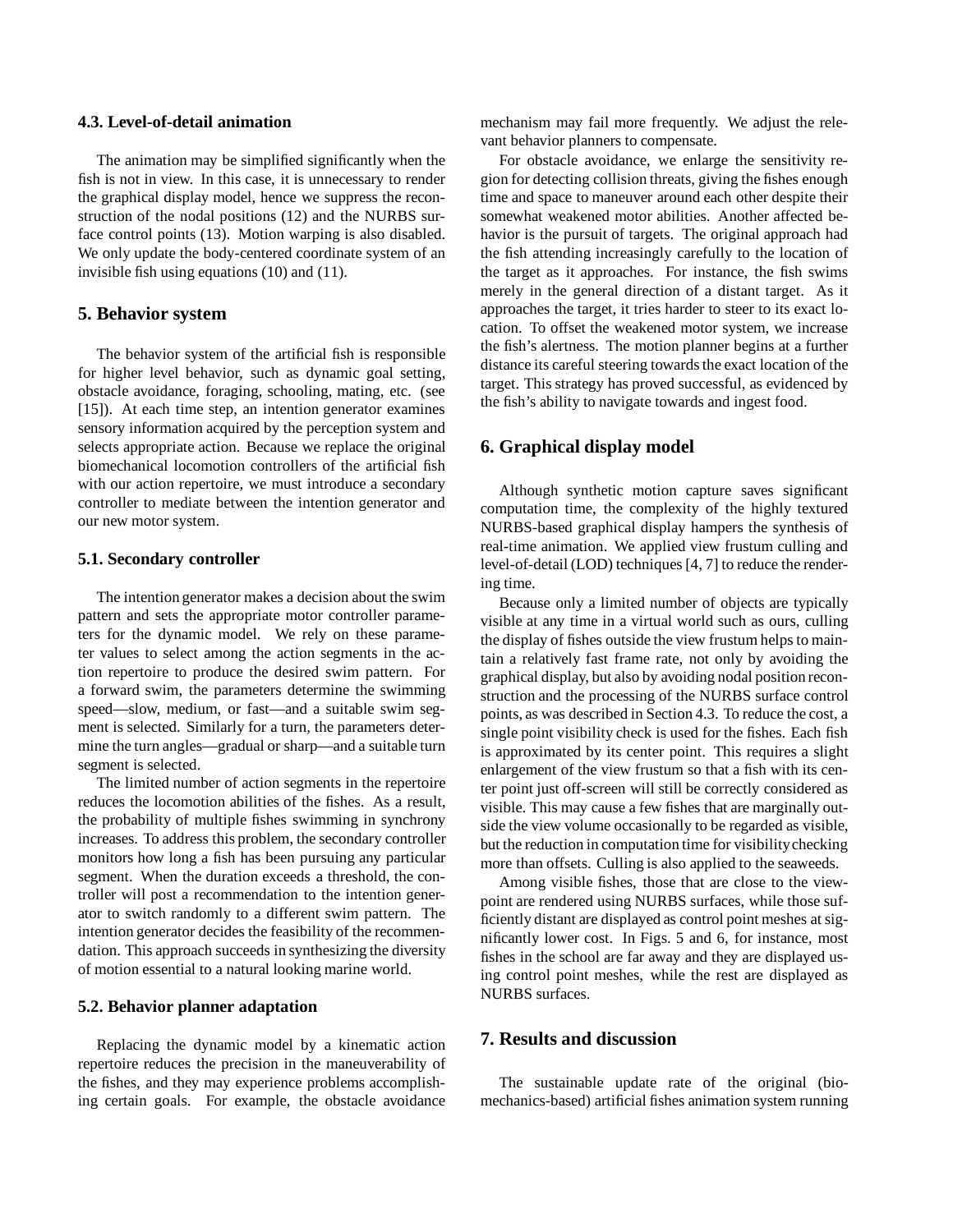

**Figure 5. We stop the submarine to watch a group of tropical fishes swimming across the viewport, with a school passing by in the distance. Some fishes are feeding on white plankton floating among the aquatic plants.**



**Figure 6. Let's approach the school to take a closer look.**

on a Silicon Graphics  $1 \times 194$  MHz R10000 InfiniteReality workstation is about 0.25 frames per second, making it impossible for the user to perceive continuous motion, let alone navigate the virtual world. Using the techniques presented in this paper, we achieve an interactive frame rate on the same workstation. With the improved speed, users can explore the virtual marine world as if they are piloting a submarine. The user can navigate the vessel using the mouse. Fig. 5, 6 and 7 are still images captured on one of our virtual submarine dives. We also implemented the option to see the world stereoscopically, providing a compelling depth perception and a quasi-immersive 3D experience. Fig. 8 shows a user enjoying the ride, wearing a pair



**Figure 7. While on our way up towards the surface, we see a variety of fishes beneath us.**

| Simulation Method               | CPU Time (ms) |
|---------------------------------|---------------|
| Dynamics                        | 40            |
| <b>Synthetic Motion Capture</b> | 0.01          |

**Table 1. The processing time for each fish with dynamic simulation and with synthetic motion capture on a Silicon Graphics R10000 InfiniteReality workstation.**

| Graphics            | CPU Time (ms) |
|---------------------|---------------|
| Without Culling/LOD | 2340          |
| With Culling/LOD    | 85            |

**Table 2. The rendering time for a similarly complex scene without and with the use of culling and level-of-detail rendering.**

of CrystalEyes stereo glasses.

With the help of culling and level-of-detail in the graphical display, our current implementation has a fluctuating frame rate that depends on the number of visible fishes and the percentage of fishes that are in close view. We observe frame rates in the range of 10 to 50 frames per second. This is fast enough to provide the user a sense of action and interactiveness.

The speed up over the original biomechanical animation is attained by accelerating the motor system and the graphical display model. Table 1 compares the computation times required for the dynamic model and our motion capture model, for a single fish. The indicated times are for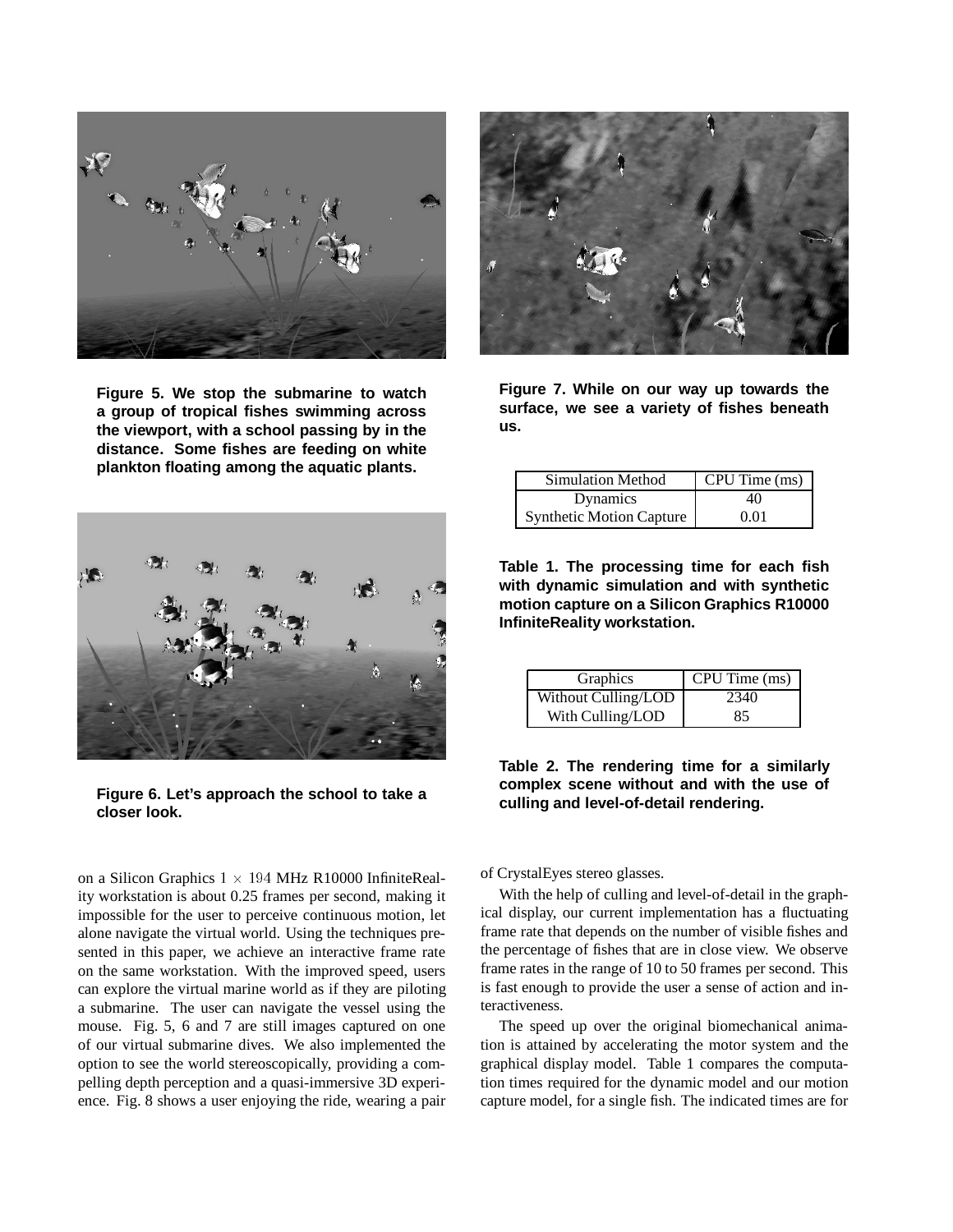

**Figure 8. A user is enjoying the ride stereoscopically, wearing a pair of CrystalEyes stereo glasses.**

the case when the fish is fully visible, which includes the reconstruction of the body coordinate system and positions of all the nodal points. The computation time is reduced by a factor of <sup>4000</sup>. Table 2 shows the rendering time for a complex scene (about 40 fishes can be seen) with and without culling and multi-resolution. Our current technique cuts the rendering time by a factor of about 27.5.

We have furthermore developed a large scale version of our virtual undersea world in a "Relocatable Reality Theater" marketed by Trimension, Inc. (http://www.trimension-inc.com), which combines a Silicon Graphics  $8 \times R10000$  CPU Onyx2 system and multichannel PRODAS projection technology from SEOS Displays, Ltd. The system features three InfiniteReality graphics pipelines, each feeding video to an overhead projector. This system animates and renders our virtual world at a sustainable rate of at least 30 frames per second. It renders through the three projectors a seamless image of approximately  $4000 \times 1000$  pixel resolution across a  $18 \times 8$ -foot curved screen, producing a large panoramic display that fills the peripheral view. Fig. 9 shows the theater.

## **8. Conclusion**

We have introduced the idea of replacing biomechanical models of animals with ultra-fast kinematic replicas that capture with reasonable fidelity the locomotion abilities of the original models. In applying synthetic motion capture, we collect segments of motion data generated through the systematic numerical simulation of the biomechanical model, select a minimal set of action segments that parsi-



**Figure 9. The virtual undersea world experienced on the panoramic display in a Trimension Reality Theater.**

moniously represents the various locomotion patterns, and compile these segments into an action repertoire for the artificial animal. The motor system retrieves action segments from the action repertoire to synthesize continuous kinematic locomotion, using motion warping to smooth transitions between different locomotion patterns. The artificial animal's behavior system combines locomotion patterns into meaningful higher-level behavior.

To demonstrate the power of our approach, we have developed an interactive system that provides users a virtual undersea experience. The user pilots a virtual submarine to explore a marine environment populated by lifelike fauna. The virtual marine world may be easily extended so that the artificial fishes will interact with users, further enhancing interactivity and enjoyment. Excluding rendering, our synthetic motion capture approach is three orders of magnitude faster than the original biomechanical simulation of the artificial fishes. By eliminating the significant burden of numerical simulation, the frame rate of our virtual world becomes bounded by graphics rendering performance. We accelerated rendering by culling objects relative to the view frustum and displaying visible objects with a suitable geometric level of detail based on their distance from the viewpoint.

#### **Acknowledgments**

We would like to thank Xiaoyuan Tu for making this research possible by providing her artificial fishes software upon which we have developed our system. We are grateful to Michiel van de Panne, Victor Ng-Thow-Hing, Joe Laszlo, Radek Grzeszczuk, and Neil Enns for their invaluable